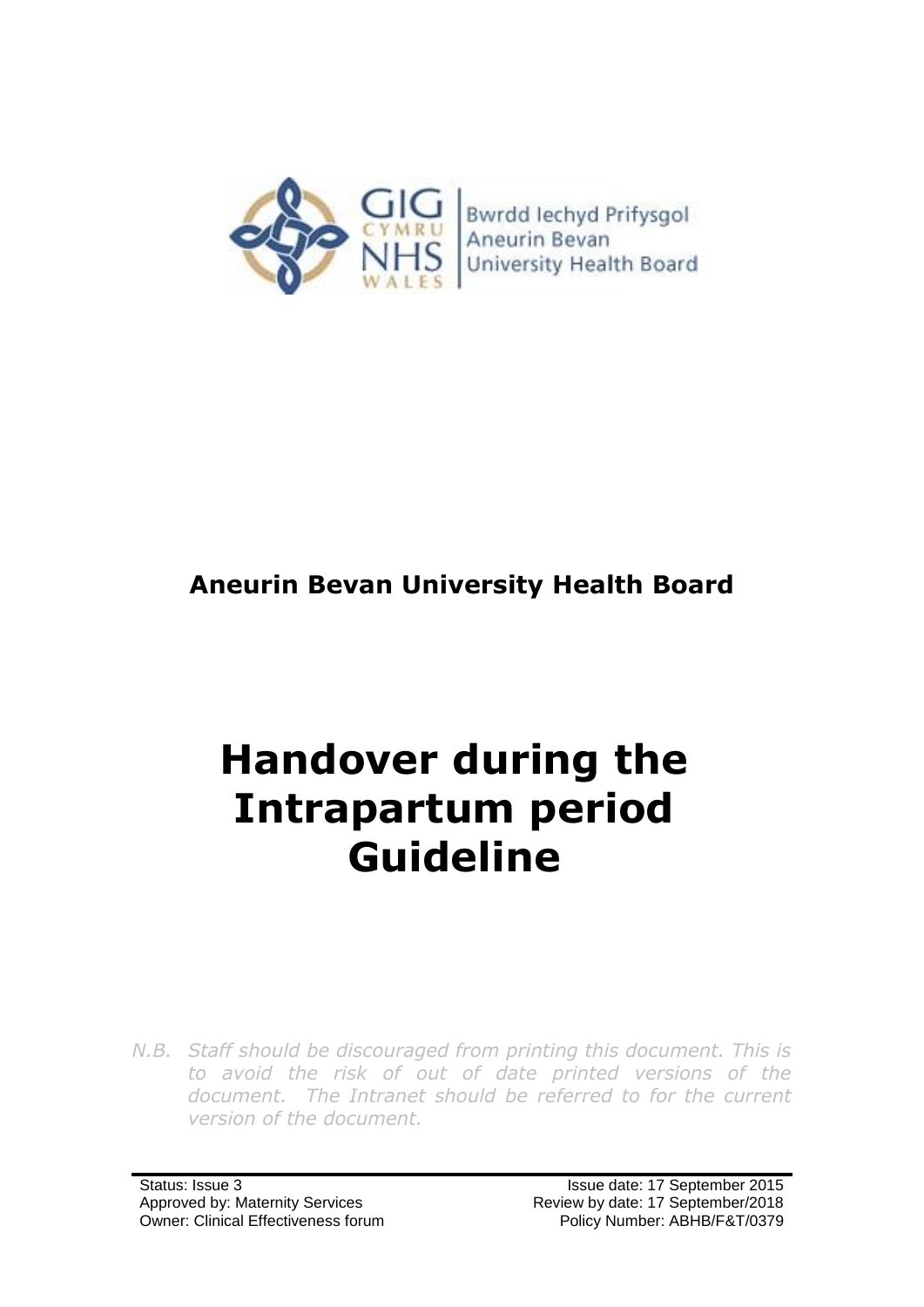#### **Contents:**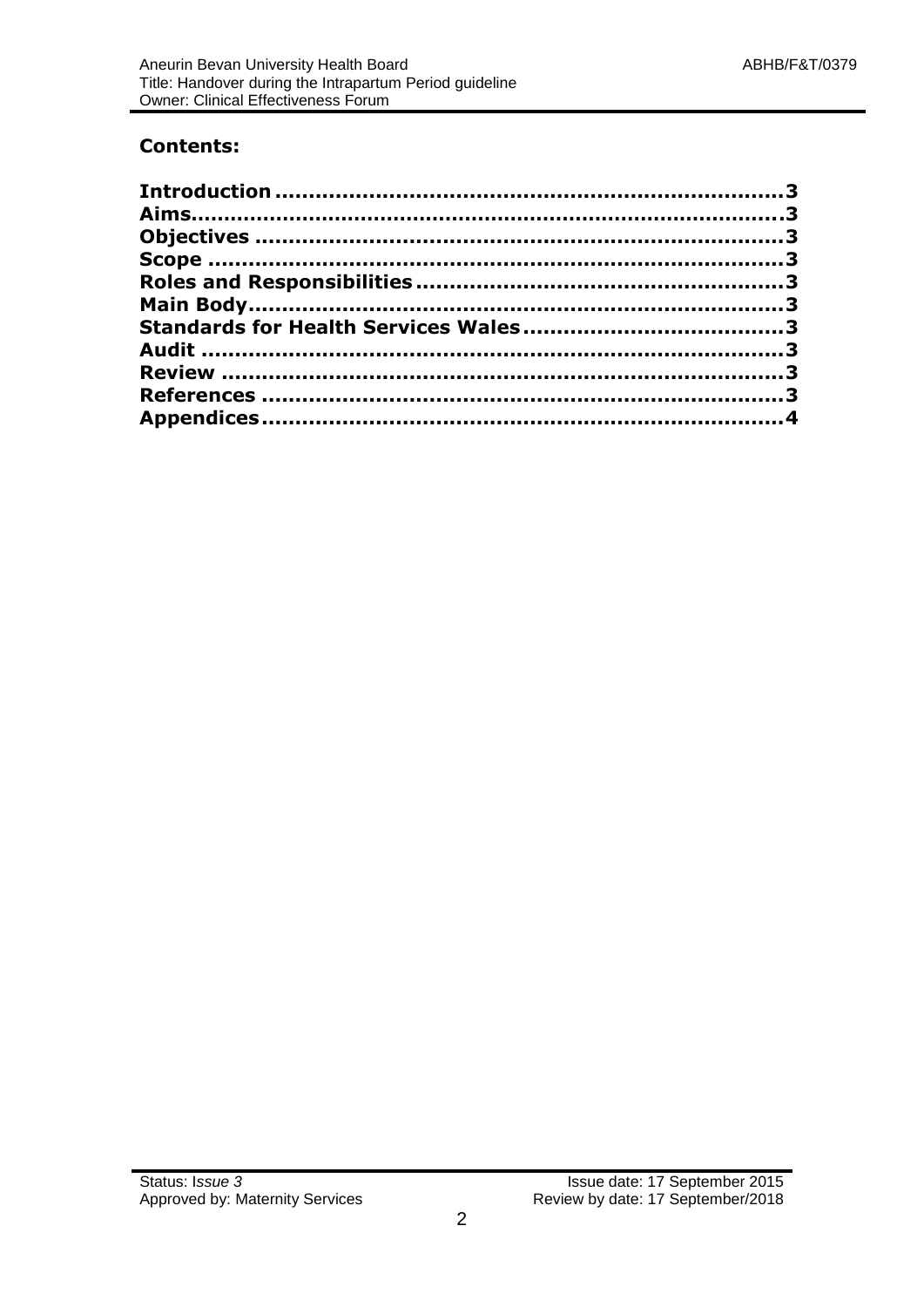#### <span id="page-2-0"></span>**Introduction**

This document is a Welsh Risk Pool Maternity standard requirement to clearly set out the information that is to be handed over when change of clinical carer in the intrapartum period.

#### <span id="page-2-1"></span>**Aims**

To provide support for clinical decision making

#### <span id="page-2-2"></span>**Objectives**

This procedure is designed to provide clarity in relation the requirements at handover of care during the intrapartum period

#### <span id="page-2-3"></span>**Scope**

This procedure applies within maternity services for both midwifery and medical staff.

#### <span id="page-2-4"></span>**Roles and Responsibilities**

 $\circ$  The procedure will be communicated to staff via senior Midwifery Manager communication and monitored via the local risk management forums.

#### <span id="page-2-5"></span>**Handover of care guideline –see appendix 1**

#### <span id="page-2-6"></span>**Standards for Health Services Wales**

This protocol demonstrates compliance with Standard 7. Safe and clinically effective care.

#### <span id="page-2-7"></span>**Audit**

<span id="page-2-8"></span>This protocol will be audited via the local risk management forums.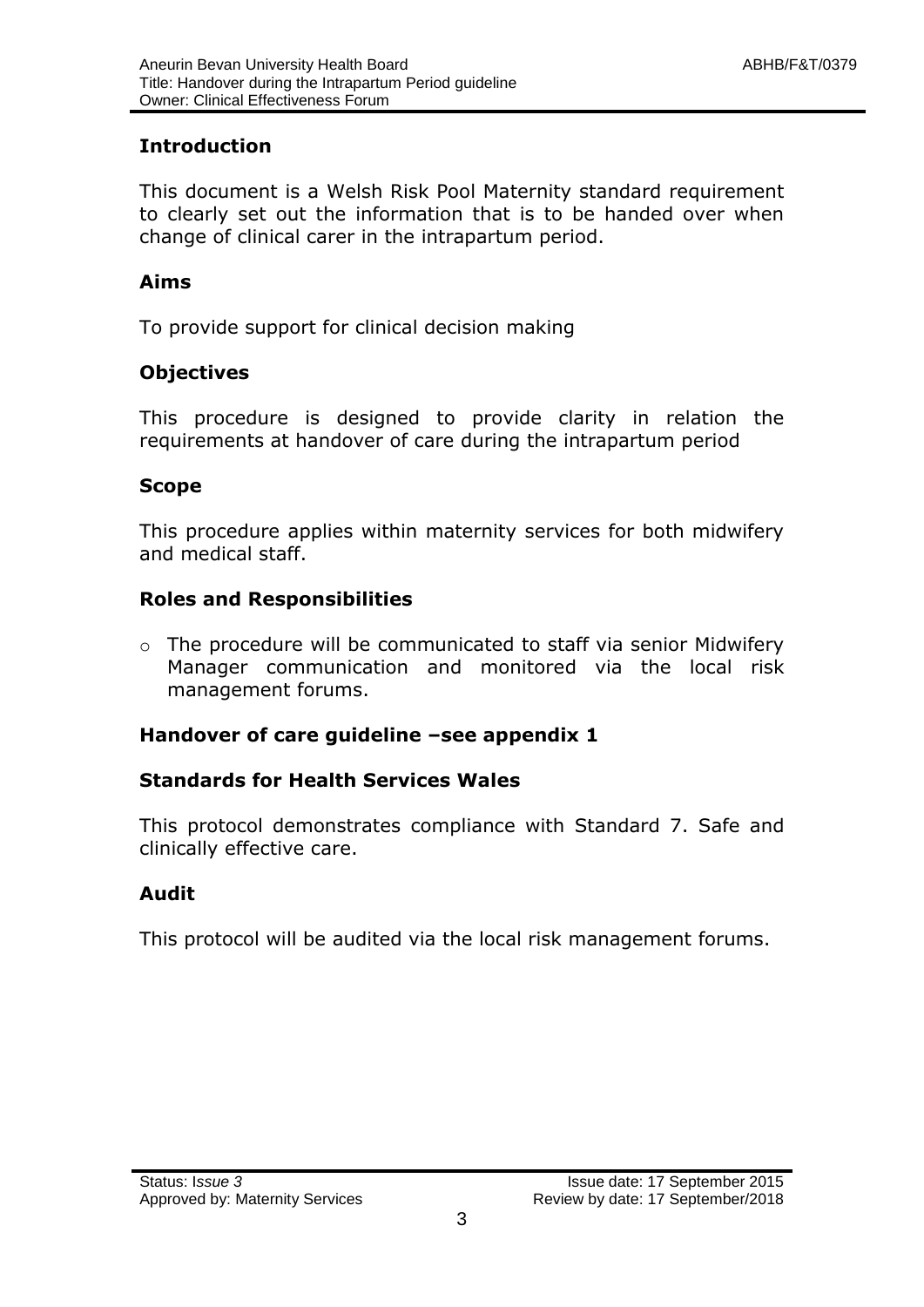### <span id="page-3-0"></span>**Appendix 1 Handover during the intrapartum period guideline**

Comprehensive hand-over of all women during the intrapartum period must take place midwife to midwife and where there are areas of concern doctor to doctor. It is acknowledged that multiprofessional labour ward safety team briefings are a core part of ensuring good communication

#### **Midwifery Hand-over**

The following information may be advisable to include in any handover of inpatient care utilising the SBAR (**S**ituation, **B**ackground, **A**ssessment, **R**ecommendation) communication tool;

**S** A comprehensive summary of events to date

Any relevant blood results, e.g. haemoglobin, blood group, rhesus factor,

- **B** Women's previous obstetric history, All relevant medical history,
- **A** Recent observations: Abdominal palpation and the decent of the presenting part Results of the most recent vaginal examination Fetal heart and \*CTG interpretation Recent maternal blood pressure, pulse, temperature, urinalysis, Recent medication, e.g. pethidine Fluid regimes
- **R** Plan of care Birth plan/mother's wishes

A formal introduction to the woman of the midwife taking over care should take place. A record of handover should be evident in health records and on a CTG trace. Printed and signed Signatures must be legible.

#### **For intrapartum care involving obstetricians handover should be as above and:**